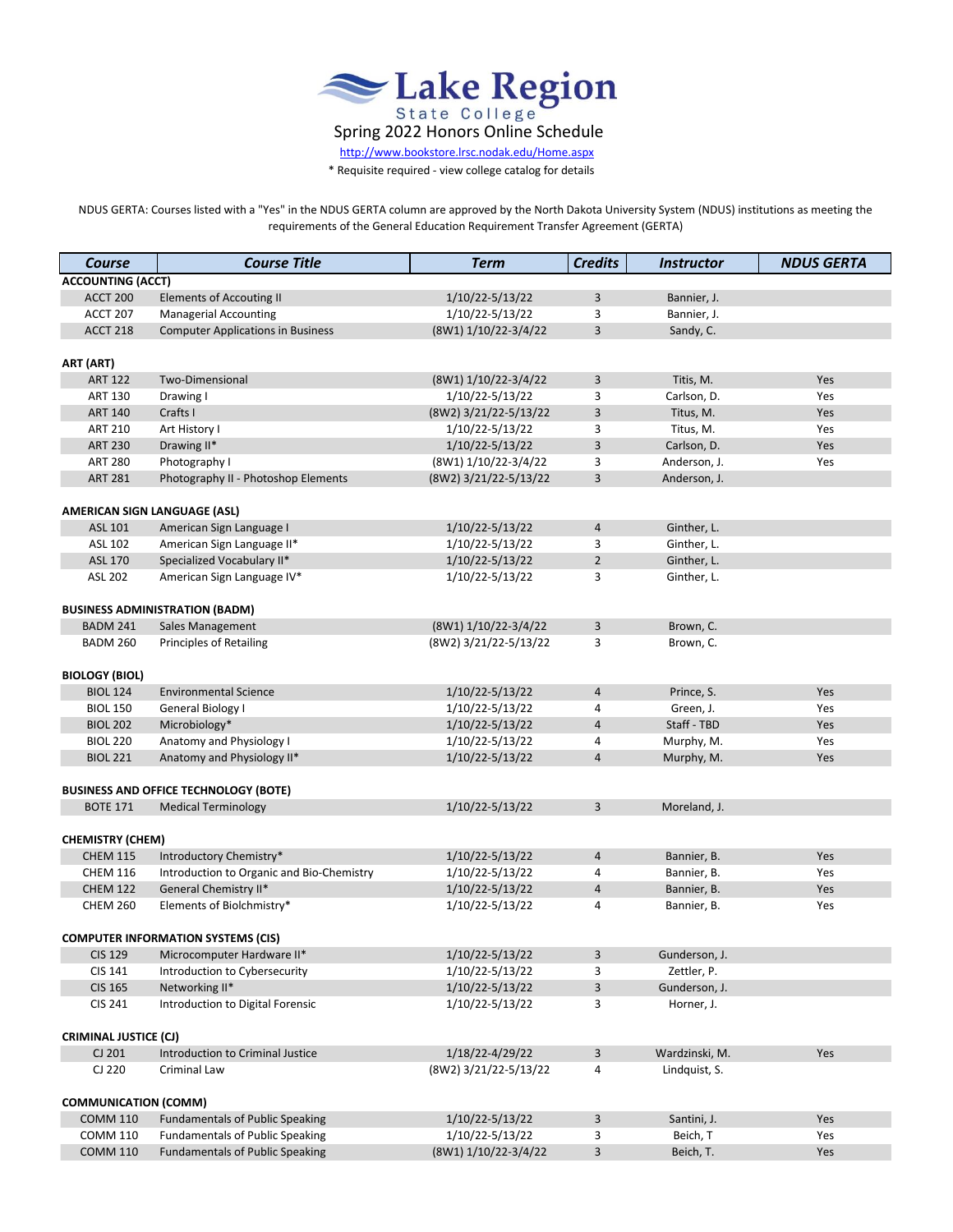| <b>COMM 110</b>                            | <b>Fundamentals of Public Speaking</b>                              | (8W2) 3/21/22-5/13/22 | 3              | Beich, T.       | Yes |  |  |
|--------------------------------------------|---------------------------------------------------------------------|-----------------------|----------------|-----------------|-----|--|--|
|                                            |                                                                     |                       |                |                 |     |  |  |
| <b>COMPUTER SCIENCE (CSCI)</b>             |                                                                     |                       |                |                 |     |  |  |
| <b>CSCI 101</b>                            | Introduction to Computers                                           | 1/10/22-5/13/22       | 3              | McNaughton, T.  | Yes |  |  |
| <b>CSCI 124</b>                            | Beginning C++/Visual C++                                            | 1/10/22-5/13/22       | 3              | Hanson, K.      |     |  |  |
| <b>CSCI 172</b>                            | Intermediate Basic/Visual Basic*                                    | 1/10/22-5/13/22       | 3              | Hanson, K.      |     |  |  |
| <b>EARLY CHILDHOOD (EC)</b>                |                                                                     |                       |                |                 |     |  |  |
| <b>EC 220</b>                              | <b>Infants and Toddlers</b>                                         | 1/10/22-5/13/22       | $\overline{a}$ | Johnson, M.     |     |  |  |
| EC 233                                     | Pre K Methods and Materials                                         | 1/10/22-5/13/22       | 5              | Hoffner, T.     |     |  |  |
| EC 236                                     | Social & Emotional Development                                      | 1/10/22-5/13/22       | 3              | Johnson, M.     |     |  |  |
|                                            |                                                                     |                       |                |                 |     |  |  |
| <b>ECONOMICS (ECON)</b><br><b>ECON 201</b> |                                                                     | 1/10/22-5/13/22       | 3              | Bergan, N.      | Yes |  |  |
| <b>ECON 202</b>                            | <b>Principles of Microeconomics</b><br>Principles Of Macroeconomics | 1/10/22-5/13/22       | 3              | Bergan, N.      | Yes |  |  |
|                                            |                                                                     |                       |                |                 |     |  |  |
| <b>ELECTRONICS (ELEC)</b>                  |                                                                     |                       |                |                 |     |  |  |
| <b>ELEC 101</b>                            | AC Analysis/Lab                                                     | 1/10/22-5/13/22       | $\overline{4}$ | Yearwood, D.    |     |  |  |
|                                            |                                                                     |                       |                |                 |     |  |  |
| <b>ENGLISH (ENGL)</b>                      |                                                                     |                       |                |                 |     |  |  |
| <b>ENGL 110</b>                            | <b>College Composition I</b>                                        | 1/10/22-5/13/22       | 3              | Santini, J.     | Yes |  |  |
| <b>ENGL 110</b>                            | <b>College Composition I</b>                                        | (8W1) 1/10/22-3/4/22  | 3              | Spaeth, J.      | Yes |  |  |
| <b>ENGL 120</b>                            | College Composition II*                                             | 1/10/22-5/13/22       | 3              | Santini, J.     | Yes |  |  |
| <b>ENGL 120</b>                            | College Composition II*                                             | (8W2) 3/21/22-5/13/22 | 3              | Spaeth, J.      | Yes |  |  |
| <b>ENGL 223</b>                            | Introduction to Novel                                               | 1/10/22-5/13/22       | 3              | Santini, J.     | Yes |  |  |
| <b>ENGL 232</b>                            | Mythology                                                           | (8W2) 3/21/22-5/13/22 | 3              | Santini, J.     | Yes |  |  |
| <b>HISTORY (HIST)</b>                      |                                                                     |                       |                |                 |     |  |  |
| <b>HIST 103</b>                            | United States To 1877                                               | 1/10/22-5/13/22       | 3              | Weber, J.       | Yes |  |  |
| <b>HIST 210</b>                            | United States Military History                                      | (8W1) 1/10/22-3/4/22  | 3              | Rodenberger, T. | Yes |  |  |
| <b>HIST 220</b>                            | North Dakota History                                                | 1/10/22-5/13/22       | 3              | Stotts, J.      | Yes |  |  |
|                                            |                                                                     |                       |                |                 |     |  |  |
|                                            | <b>HEALTH, PHYS ED, RECREATION (HPER)</b>                           |                       |                |                 |     |  |  |
| <b>HPER 170</b>                            | Introdution to Exercise Science                                     | 1/10/22-5/13/22       | 3              | Riggin, T.      |     |  |  |
| <b>HPER 207</b>                            | Prevention and Care of Injuries                                     | 1/10/22-5/13/22       | 3              | Riggin, T.      |     |  |  |
| <b>HPER 210</b>                            | <b>First Aid</b>                                                    | (8W1) 1/10/22-3/4/22  | $\overline{2}$ | Clementich, K.  |     |  |  |
| <b>MATHEMATICS (MATH)</b>                  |                                                                     |                       |                |                 |     |  |  |
| <b>MATH 103</b>                            | College Algebra*                                                    | 1/10/22-5/13/22       | 3              | Duchscher, A.   | Yes |  |  |
| <b>MATH 146</b>                            | Applied Calculus I*                                                 | 1/10/22-5/13/22       | 3              | Duchscher, A.   | Yes |  |  |
| <b>MATH 165</b>                            | Calculus I*                                                         | 1/10/22-5/13/22       | $\overline{4}$ | Weber, J.       | Yes |  |  |
| <b>MATH 210</b>                            | <b>Elementary Statistics*</b>                                       | 1/10/22-5/13/22       | 3              | Weber, J.       | Yes |  |  |
|                                            |                                                                     |                       |                |                 |     |  |  |
| <b>NUTRITION (NUTR)</b>                    |                                                                     |                       |                |                 |     |  |  |
| <b>NUTR 240</b>                            | <b>Principles of Nutrition</b>                                      | 1/10/22-5/13/22       | 3              | Steinhaus, J.   |     |  |  |
| PHILOSOPHY (PHIL)                          |                                                                     |                       |                |                 |     |  |  |
| <b>PHIL 101</b>                            | Introduction to Philosophy                                          | (8W1) 1/10/22-3/4/22  | 3              | Johnson, S.     | Yes |  |  |
|                                            |                                                                     |                       |                |                 |     |  |  |
| <b>PLANT SCIENCE (PLSC)</b>                |                                                                     |                       |                |                 |     |  |  |
| <b>PLSC 225</b>                            | Principles of Crop Production                                       | 1/10/22-5/13/22       | 3              | Turayev, O.     |     |  |  |
|                                            |                                                                     |                       |                |                 |     |  |  |
| POLITICAL SCIENCE (POLS)                   |                                                                     |                       |                |                 |     |  |  |
| <b>POLS 115</b>                            | American Government                                                 | 1/10/22-5/13/22       | 3              | Buresh, M.      | Yes |  |  |
| <b>PSYCHOLOGY (PSYC)</b>                   |                                                                     |                       |                |                 |     |  |  |
| <b>PSYC 111</b>                            | Introduction To Psychology                                          | 1/10/22-5/13/22       | 3              | Fixen, R.       | Yes |  |  |
| <b>PSYC 111</b>                            | Introduction To Psychology                                          | (8W1) 1/10/22-3/4/22  | 3              | Fixen, R.       | Yes |  |  |
| <b>PSYC 250</b>                            | Developmental Psychology*                                           | 1/10/22-5/13/22       | $\mathbf{3}$   | Fixen, R.       | Yes |  |  |
| <b>PSYC 250</b>                            | Developmental Psychology*                                           | (8W2) 3/21/22-5/13/22 | 3              | Fixen, R.       | Yes |  |  |
|                                            |                                                                     |                       |                |                 |     |  |  |
| <b>RELIGION (RELS)</b>                     |                                                                     |                       |                |                 |     |  |  |
| <b>RELS 230</b>                            | <b>New Testament</b>                                                | 1/10/22-5/13/22       | 3              | Dick, B.        | Yes |  |  |
| SOCIOLOGY (SOC)                            |                                                                     |                       |                |                 |     |  |  |
| SOC 110                                    | Introduction to Sociology                                           | 1/10/22-5/13/22       | 3              | Olson, D.       | Yes |  |  |
| SOC 115                                    | Social Problems                                                     | (8W1) 1/10/22-3/4/22  | 3              | Brown, S.       | Yes |  |  |
|                                            |                                                                     |                       |                |                 |     |  |  |